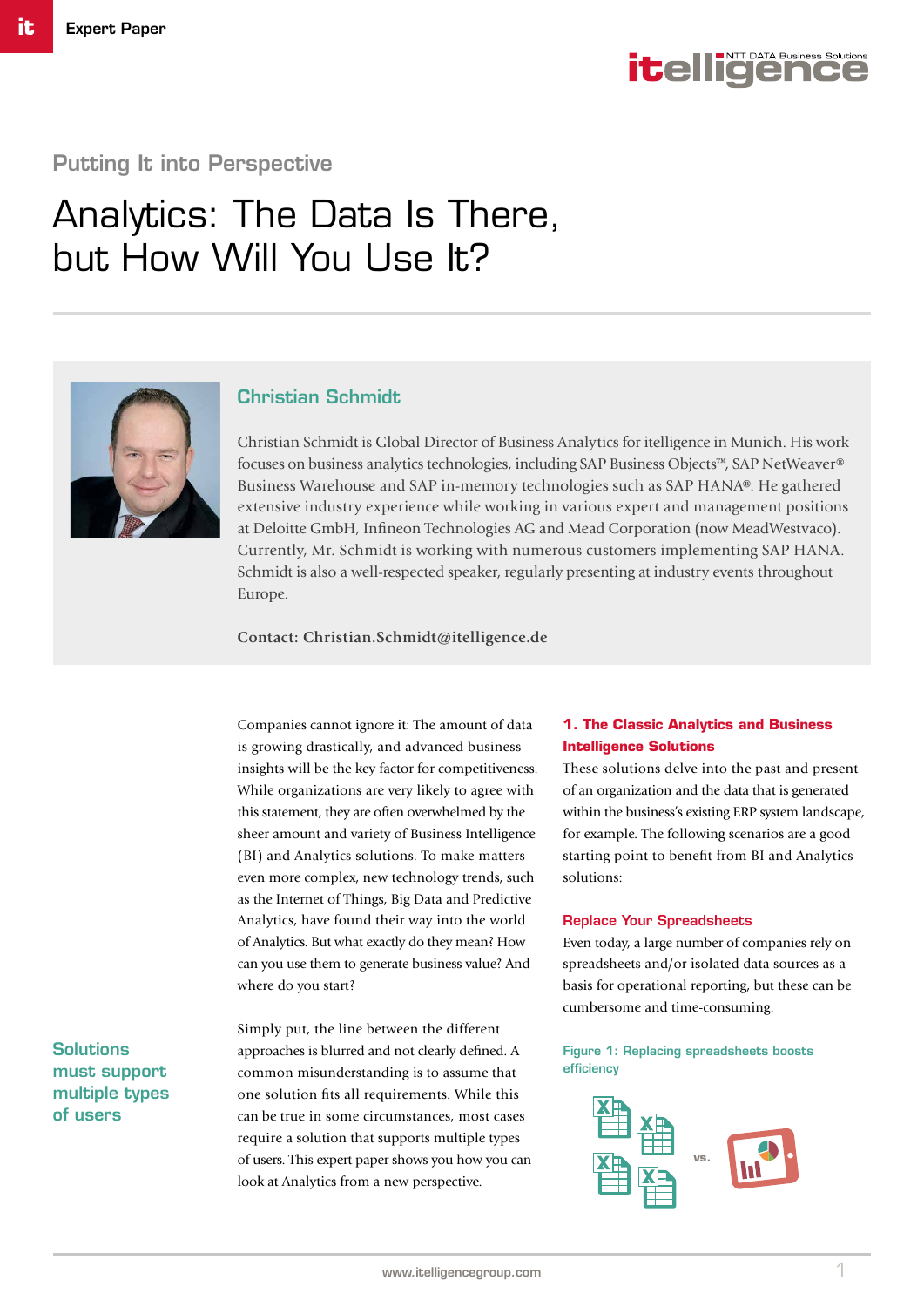## In-memory technology enables real-time **insights**

Modern BI solutions are the first step to replacing static and isolated reporting solutions.

## Empower Your End Users to Perform Their Daily Tasks without Help from IT Experts

Self-service tools enable business users to access data without calling for support from the experts. This makes it much easier for nontechnical users to analyze larger volumes of data more frequently. As a result, analysis is becoming a part of their ordinary daily activities, rather than simply an occasional request to IT developers and business analysts.

Figure 2: Self-service tools reduce the workload on IT specialists



## Visualize Your Data and Present It More Clearly

Dashboards and visualization tools for standard operational reporting help users intuitively explore, understand, and present data to make better decisions and see a consolidated overview of all relevant KPIs. Remote access with mobile devices makes data available anytime, anywhere.

#### Figure 3: Intuitive dashboard



#### Improve Your Monitoring and Alerting

If you use operational monitoring and alerting to identify issues, analyze root causes, and determine the best actions based on these insights, your solution requires real-time data updates. In-memory technology such as SAP S/4HANA

makes this possible. A further advantage of this technology is that you will no longer have to use cumbersome data warehouses for operational reporting. Having said this, the data warehouse is not entirely obsolete: it still plays an important role in tactical decision making and for strategic reporting requirements, for example.

## Use Solutions to Support Tactical Decision **Making**

If your actions go beyond operational reporting, monitoring and alerting and focus on insights for tactical decision making, you require solutions for visual discovery and analysis. These activities are only loosely coupled with daily business and are therefore less time critical. They do, however, demand room for experimentation with a variety of data sources. It is important to iterate, carry out test-and-learn inquiries, and employ visual functionality for filtering, comparing, and correlating data. SAP data warehousing technology can still play an important role in these tasks, even if you are using in-memory technology.

Figure 4: Analytics solutions support tactical decision making



## **2. Big Data, Smart Data, the Internet of Things and Predictive Analytics**

## Big Data — Gain Insights from Unstructured Data

Today, lots of data is generated outside the company. This unstructured data is not stored in the organization's ERP system. Unstructured data is any kind of text-based content ranging from comments, ratings, and complaints on social media channels to machine error messages and multimedia content such as videos. It is difficult to analyze and gain insights from unstructured data, so organizations need technology that helps them to find and process it.